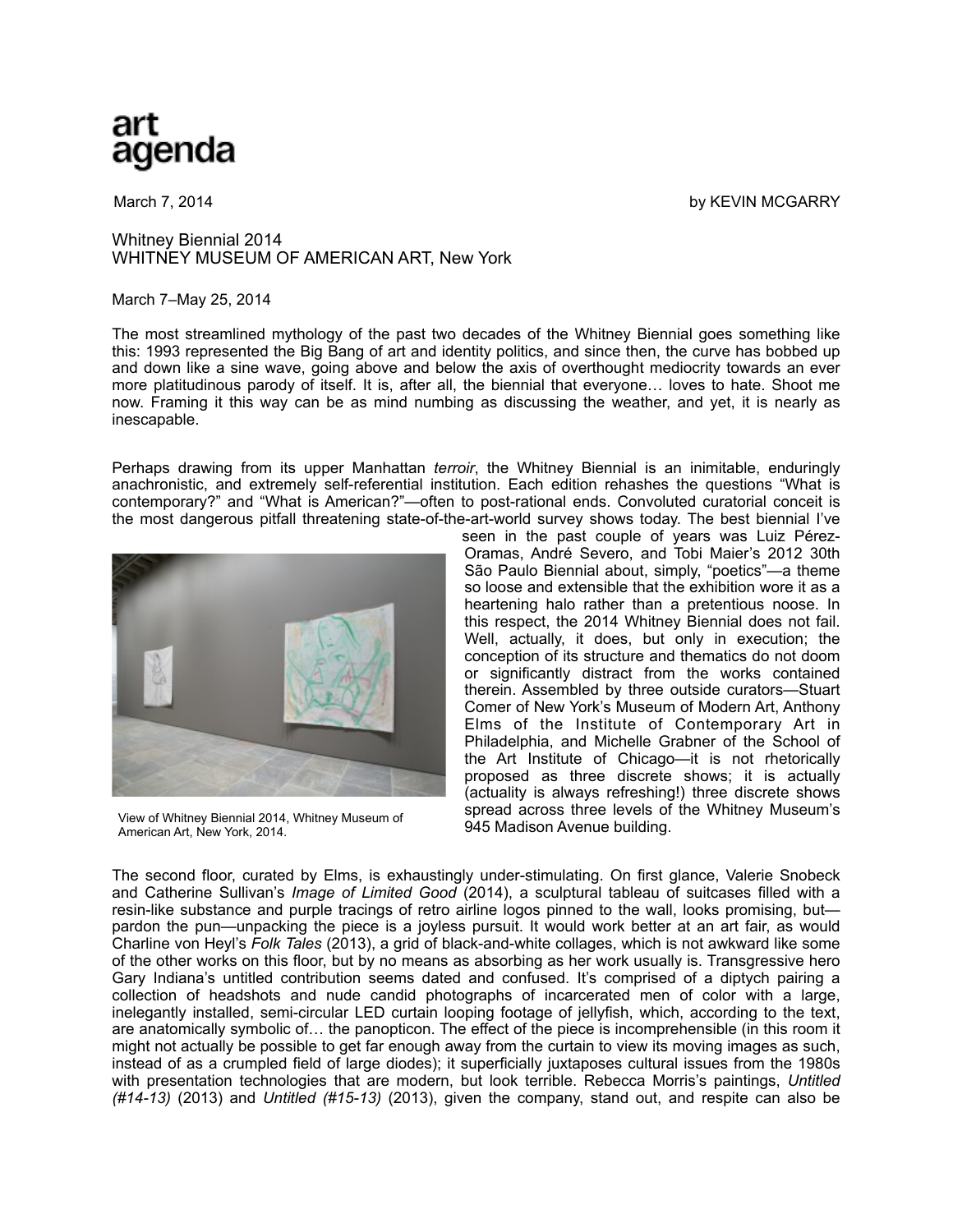found in the two cinemas made to house films by Michel Auder, Steve Reinke with Jessie Mott, and the Los Angeles-based collective My Barbarian, but in terms of this chapter of the Biennial having a compelling story or discernable position, there is none.

Moving up one level and several notches in quality, Comer's third floor contains the highest concentration of expected names. This is by no means a dig: why not represent the most consistent and influential American artists in the Whitney Biennial, particularly if they haven't been invited before? At the pinnacle of buzzy and undeniably good is the singular and prolific force that is Bjarne Melgaard. His room recalls the Korova Milk Bar (from *A Clockwork Orange*), populated by silicon sex mannequins with blond weaves and raccoon eyes, posed alternately on haute, club kid furniture you might find in a fancy, edgy French person's apartment and on the wholesome braided carpets you might find in a Maine farmhouse. The *Gesamkunstwerk*, entitled *Think I'm Gonna Have A Baby* (2014), includes projections of found clips depicting interchangeable violence between animals and people respectively, and a monitor with a staged, raunchy confessional dialogue between two gay lovers who seem to hate one another. The wall text identifies the dissolution of humanity into a circus of cruelty as its subject, but this declaration is, frankly, not even necessary, because the work is writ so large, scary, and engrossing.



View of Julie Ault, *Afterlife: a constellation* at the Whitney Biennial 2014, Whitney Museum of American Art, New York, 2014.

Shaped like the islands of Manhattan, Hawaii, and Kauai, Ei Arakawa's hats for two and three people, are, by contrast, totally benign, but much crazier. Arakawa's mutable and often inscrutable practice has been hitting for a while now—another New York-based artist, like Melgaard, whose industrious imagination has flourished during the past years in a corporatized city that has been sapped of its creative life force. It's not immediately clear if Ken Okiishi's vertical, wallmounted flatscreens, each titled *gesture/data* (2013), partially painted over with impressionistic brushstrokes are important, but they look fresh; and the floor-toceiling salon hanging of Keith Mayerson paintings, casting autobiographical moments alongside renditions of iconic American people and symbols, gives the underappreciated painter his due. On a

different register, a room near the back of floor three—*Afterlife: a constellation* (2014), organized as a work of art, at Comer's invitation, by Group Material cofounder Julie Ault—interweaves intergenerational referents and inspirations into a tautology unbound by the unities of time and place. To name but a few, filmmaker Matt Wolf's slideshow, which includes a narration that touches on his adolescent discovery of the late David Wojnarowicz, is placed next to Wojnarowicz's own *Calendar* (1989). To its left is *Closed*  (1984–85), a painting by late Lower East Side artist Martin Wong, who is an ongoing subject of inquiry for Danh Vo. And in turn, Vo's piece, *snowfall/northern Sierras 1847* (2013), which echoes Alfred A. Hart's photograph *Stumps cut by Donner Party* (c. 1868), is placed on the other side of the room near a text by Ault about Wong and Wojnarowicz. But the most transcendent inclusion on this floor has got to be Lebanese-born Etel Adnan, the eighty-nine-year-old writer, poet, and here, painter, whose canvases depict emotional landscapes told in simple compositions of four or five hard-edged hues, and whose two epic poems outstretched in accordion books go from earth to space to death to life and back in an unbroken, linear circle.

None of the three shows are sparse, but Grabner's fourth floor jams the most works in of all. Even more so than in Comer's exhibition, the two most captivating works are made by popular, market-anointed artists. Sterling Ruby, working in his best medium—ceramics— puts forth three Vulcan maws from his "Basin Theology" series (2013–14), full of glossy, broken archaeologies. Behind those is one big painting, *As-yet-untitled* (2014) by Laura Owens, which both eschews verbal description and has a lot of fun with words; the text "When you come to the end of your rope, make a knot, and hang on" accompanies a 1980s children's illustration of a boy and his dog swinging by rope across a teal void, within and beneath